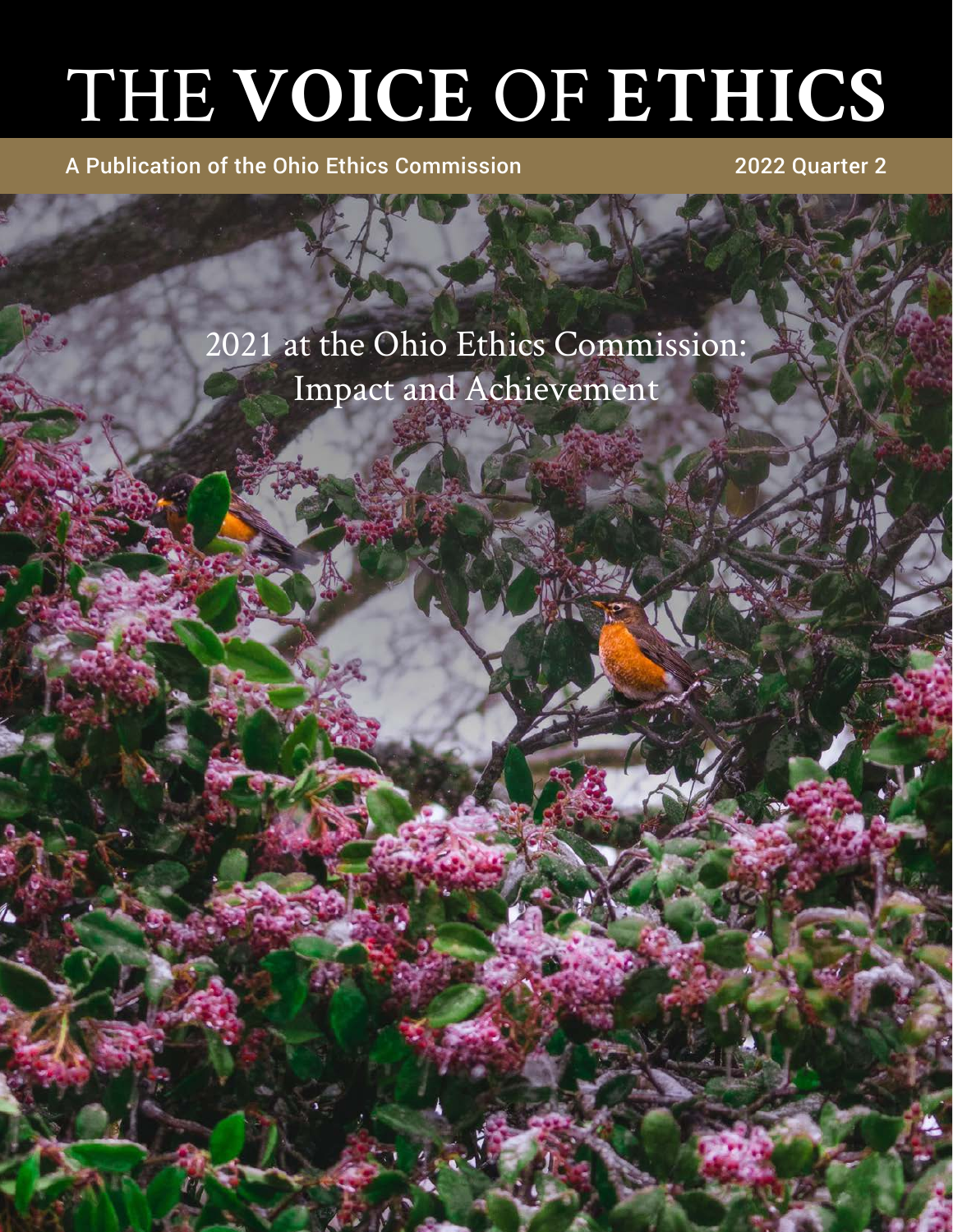# **2021 Annual Report is Available!**

The Ohio Ethics Commission is pleased to announce the digital publication of our [2021 Annual Report!](https://ethics.ohio.gov/about/annualreport.html) Despite the many complications and obstacles the past two years have presented, the Commission continues to power on with a vigorous workload to fulfill our mission to ensure impartiality and integrity in government.

The annual report contains a synopsis of the efforts and accomplishments of the Ohio Ethics Commission in 2021, including:

- Responding to thousands of requests for advice and guidance
- Providing virtual and in-person training sessions
- Conducting professional and confidential investigations
- Administering a highly-effective online financial disclosure program.

We welcome you to review the hard work of the Ohio Ethics Commission in the past year and visit our website or reach out to us with any questions or requests for additional information.

> **[Click here to read the 2021 Annual Report](https://ethics.ohio.gov/about/annualreport.html) of the Ohio Ethics Commission**

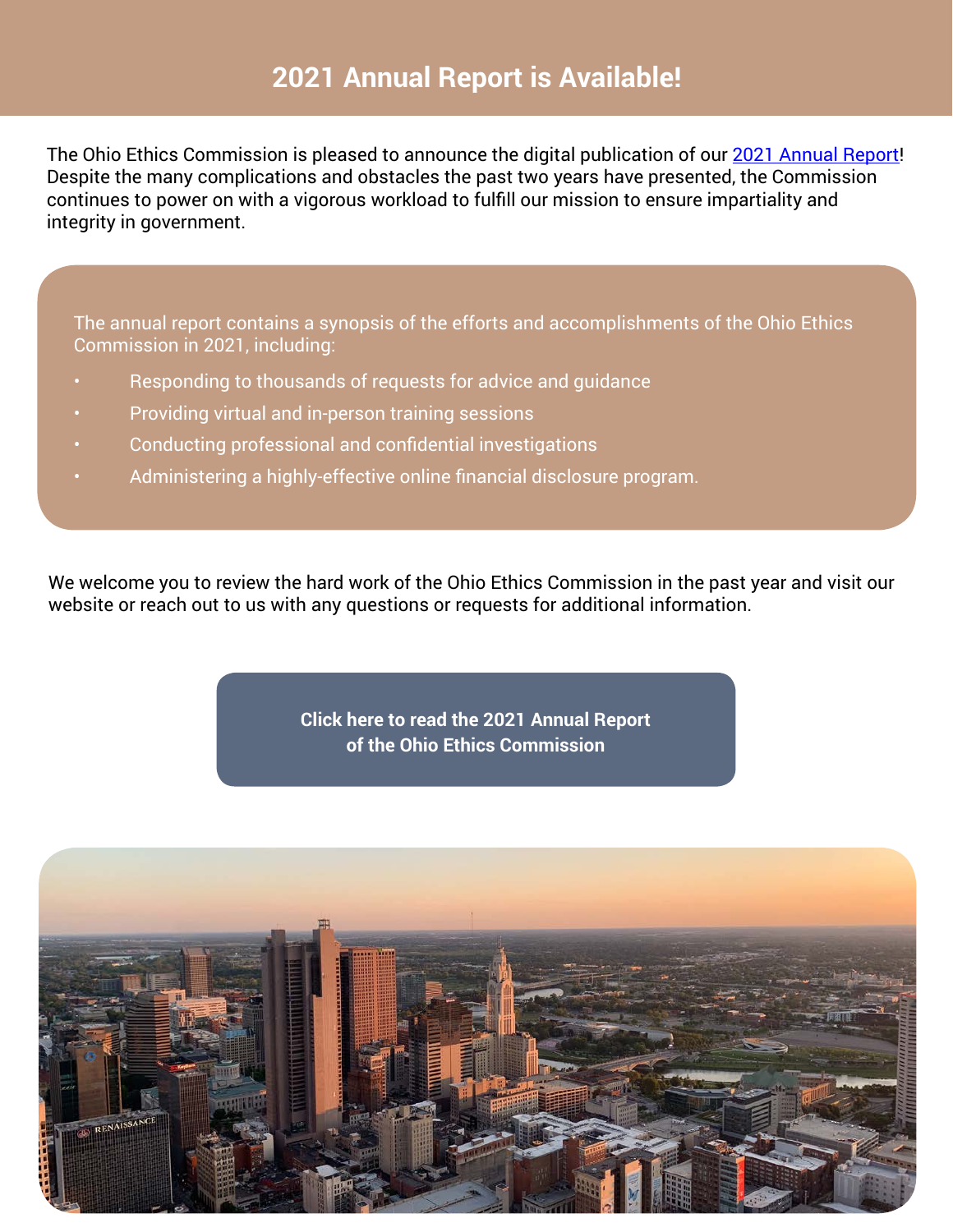# **What is a conflict of interest?**

There are two primary ways that conflicts of interest can occur. One is when a public servant accepts things like expensive gifts or even money. For more information regarding that provision of the law, please visit the **Gift Page** on our web site.

The second common conflict of interest involves public officials and employees taking official action or making decisions in matters that definitely and directly affect themselves, their family members, or their business associates.

The term "conflict of interest" is frequently used and often misunderstood. The basic assumption that underlies the Ethics Law is that Ohioans deserve public servants who advance the public interest rather than their personal interests or those of closely related parties.



# **Are conflicts of interest illegal?**

Having a conflict of interest is not illegal. In fact, conflicts are normal because public servants have families and friends, and may have businesses, professions, investments, property interests, and other connections to their communities. Any of these connections could result in a conflict of interest for the official. The issue is how the public servant responds to his or her conflict of interest.

Simply put, a public official has a "conflict of interest" when his or her ability to be an objective decision-maker could be impaired by his or her own interests, or the interests of family members or business associates.

# **Why is this part of the Ethics Law important?**

Taxpayers in Ohio deserve to know that government decisions, whether at the state or local level, are not compromised by a specific public servant's benefit or personal gain. Every Ohioan has the right to expect that public decisions and public expenditures are objective and made with the public's best interest at heart, not the interest of individual public officials and employees.

As a result, the Ohio Ethics Law prohibits public officials or employees from participating, in any way, in actions or decisions that definitely and directly involve their own interests, or those of their families or business associates.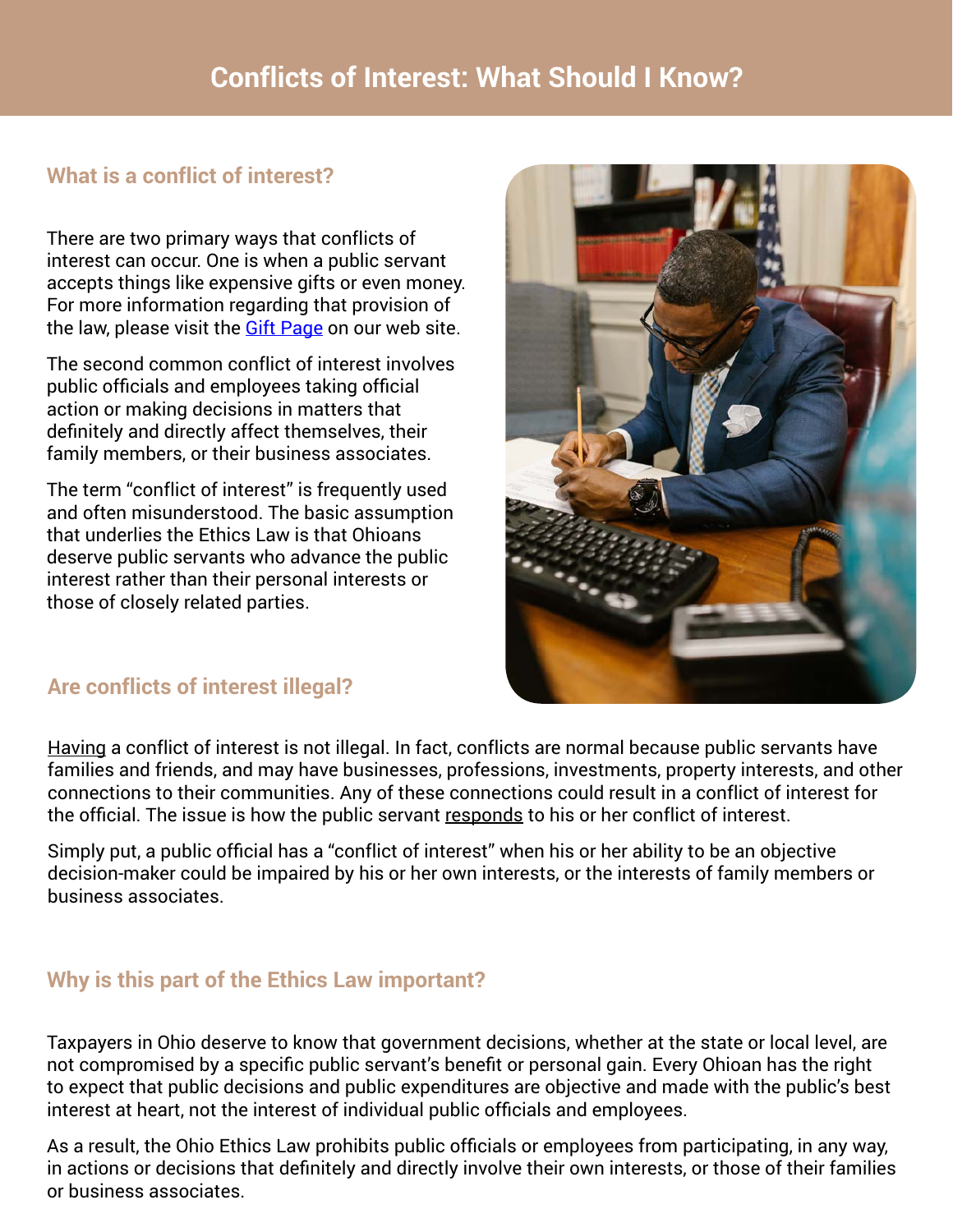# **What are some examples of conflicts of interest?**

Here are just a few examples of potential conflicts of interest in public service:

- A state employee who works as an inspector for the Ohio Department of Job and Family Services conducts an inspection on behalf of her agency at the day care center that is owned by her sister.
- At a board meeting, a state board member discusses and votes on a matter that impacts a client of his firm.
- A city employee who oversees public contracts for the city government is monitoring landscaping work being conducted at a city park. The city employee also works for the landscaping company on weekends.
- A county prosecutor's office employee investigates someone on behalf of the prosecutor's office. Unfortunately, the "someone" being investigated is also the person who employs the county employee part-time in his private life.
- A public employee applies for a job with the company she regulates on behalf of her public agency.

# **How should public officials and employees respond to conflicts of interest?**

When someone in public service is confronted with a conflict of interest, he or she must completely abstain from making decisions about or influencing how the matter is resolved.



Such abstention or recusal should include refraining from:

- Voting
- Discussing
- **Reviewing**
- Recommending
- Inspecting
- **Investigating**
- Taking any other action on the matter

Remember, public servants may NOT take any action in matters that definitely and directly affect themselves, their family members, or their business associates.

# **Where can I get additional information?**

For more information, please review the [Conflict of Interest page](https://ethics.ohio.gov/education/coi.html) on our website.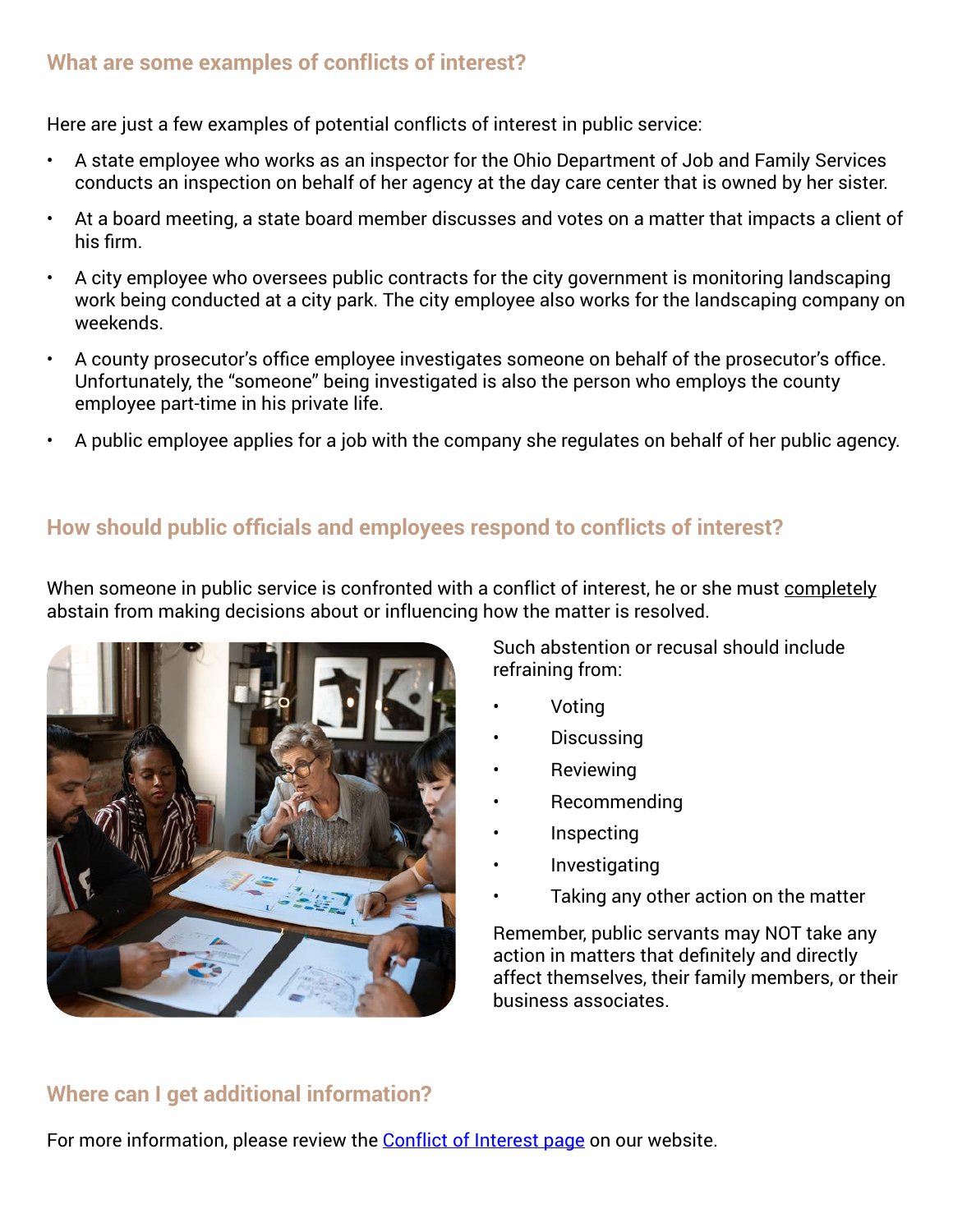# **The 2022 Ohio Ethics Law E-Course: A Conversation with Technology-Based Training Developer Nick Rohrbaugh**

#### **The Ohio Ethics Law hasn't changed much in recent years, so why does the Commission create a new e-course every year?**

We firmly believe that providing a fresh new approach each year makes learning more effective and enjoyable, thereby increasing retention of the material. Annual training doesn't just have to be "check it off the list" process, but rather an opportunity to acquire new information and skills regarding an important statute that directly translate to ethical public service.

#### **What is the approach to this year's e-course?**

We used actual ethics investigations from across the United States to demonstrate potential ethical dilemmas that could occur under the Ohio Ethics Law. The course studies our statute to examine how it could have been implicated had that investigation occurred in our state. It's sort of like watching an Ethics "Law and Order" episode; it draws in the learner to learn new information in a fun way!

**You have stated that this year's e-course was one of the most enjoyable you have worked on; why is that?**

These real stories are so jaw-dropping that I have even shared them with friends and family; they were a big hit at Thanksgiving! It is such a boon to have a network of ethics professionals sharing these memorable cases, they give the course great variety and entertainment value.



#### **What kind of information can learners expect to obtain in the e-course?**

Even though the course is time-efficient at just one hour, it provides an excellent overview of the major provisions of the Ohio Ethics Law: conflicts of interest, gift restrictions, public contract prohibitions and even post-employment information.